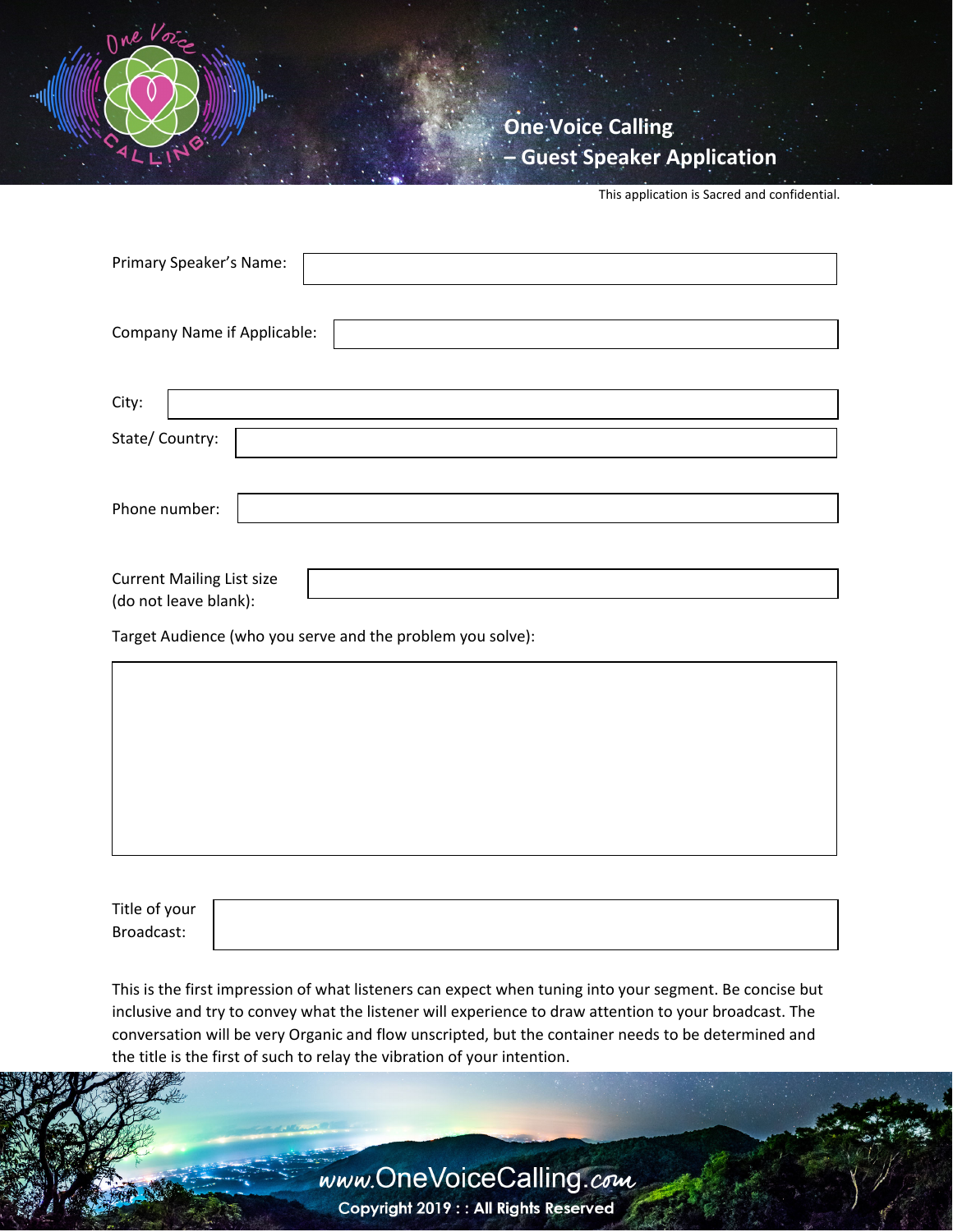

Abstract: Your Broadcast "abstract" will tell Conference Attendees why they should attend your session. To be effective and create interest, it should provide a brief, clear, and concise reflection of your presentation's content. The abstract should only be one paragraph of between 150 to 250 words in length.

Outline Your Key Elements. List 4 to 5 primary or key elements of your topic that you will be discussing.



Copyright 2019 : : All Rights Reserved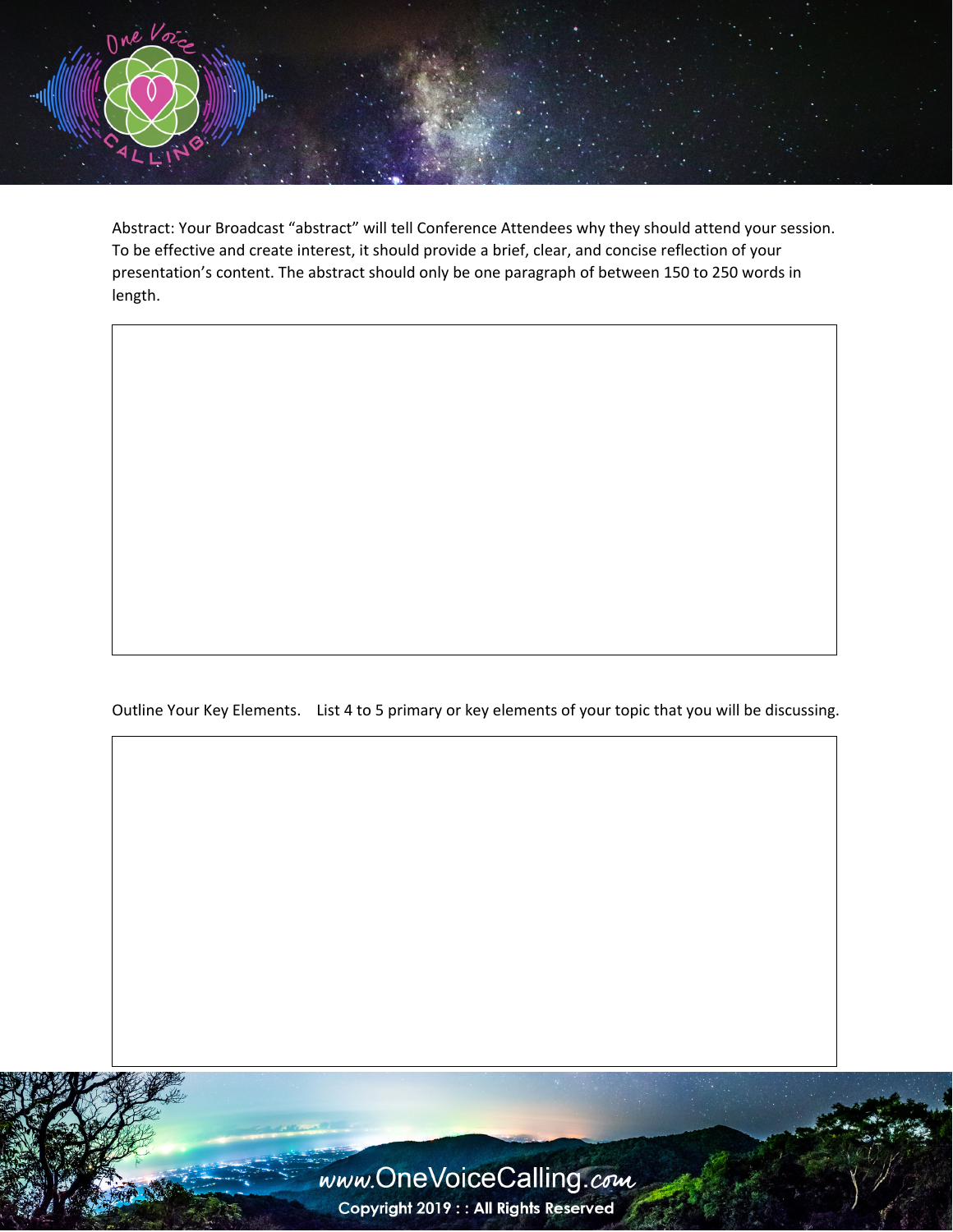

Have you spoken on this topic before? If so, list the venue (online or in person)

Speaker Biography:



Copyright 2019 : : All Rights Reserved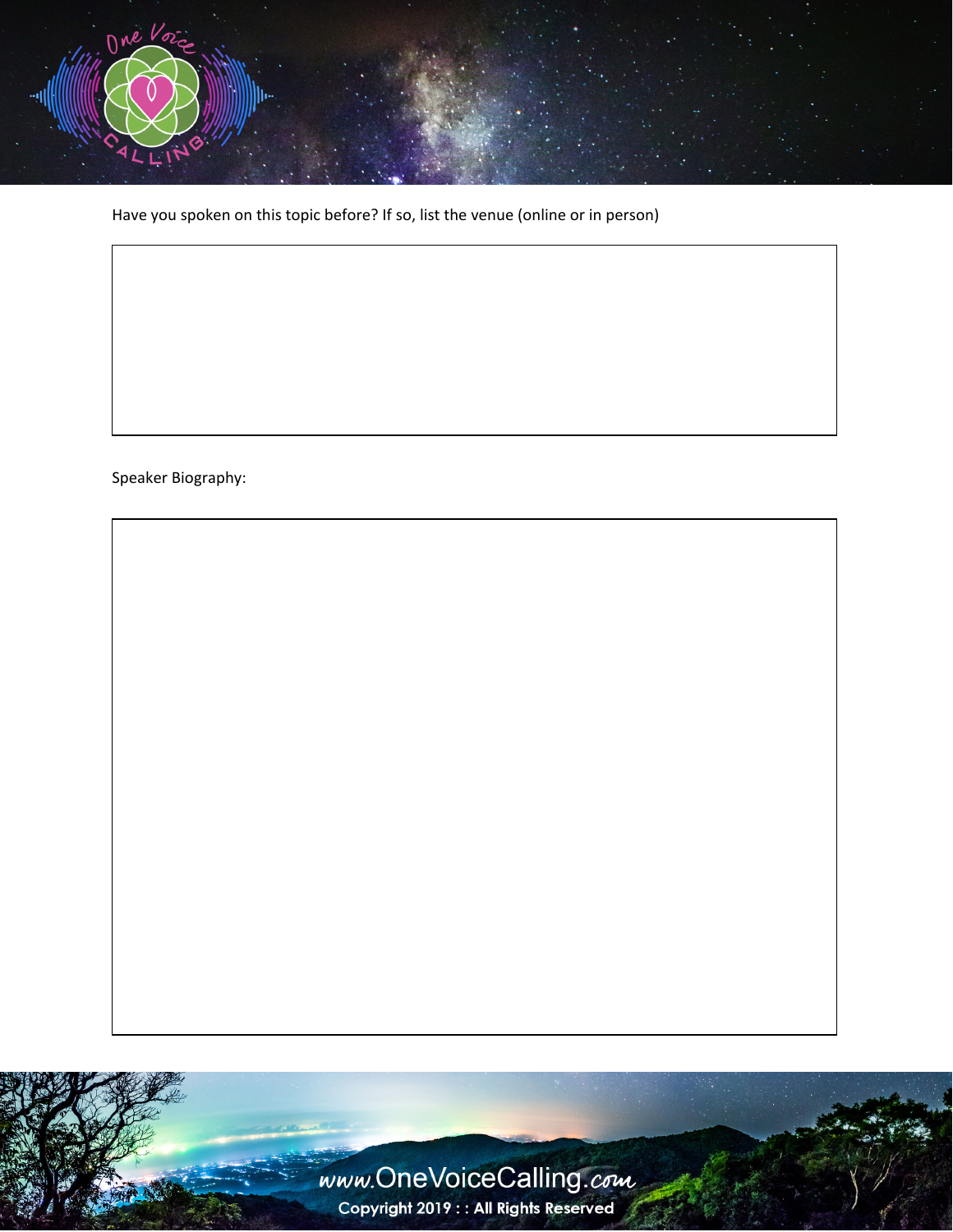

Headshot: (Insert picture or attach to email with application)

Program Offer: (You will have an opportunity to offer a program or coaching package at the end of your Broadcast. This will be at a discounted price of around \$99. Do you have a program or coaching package that retails for around \$300 that you could offer? If yes, describe. If no, Anahata can work with you on creating one.

> www.OneVoiceCalling.com Copyright 2019 : : All Rights Reserved